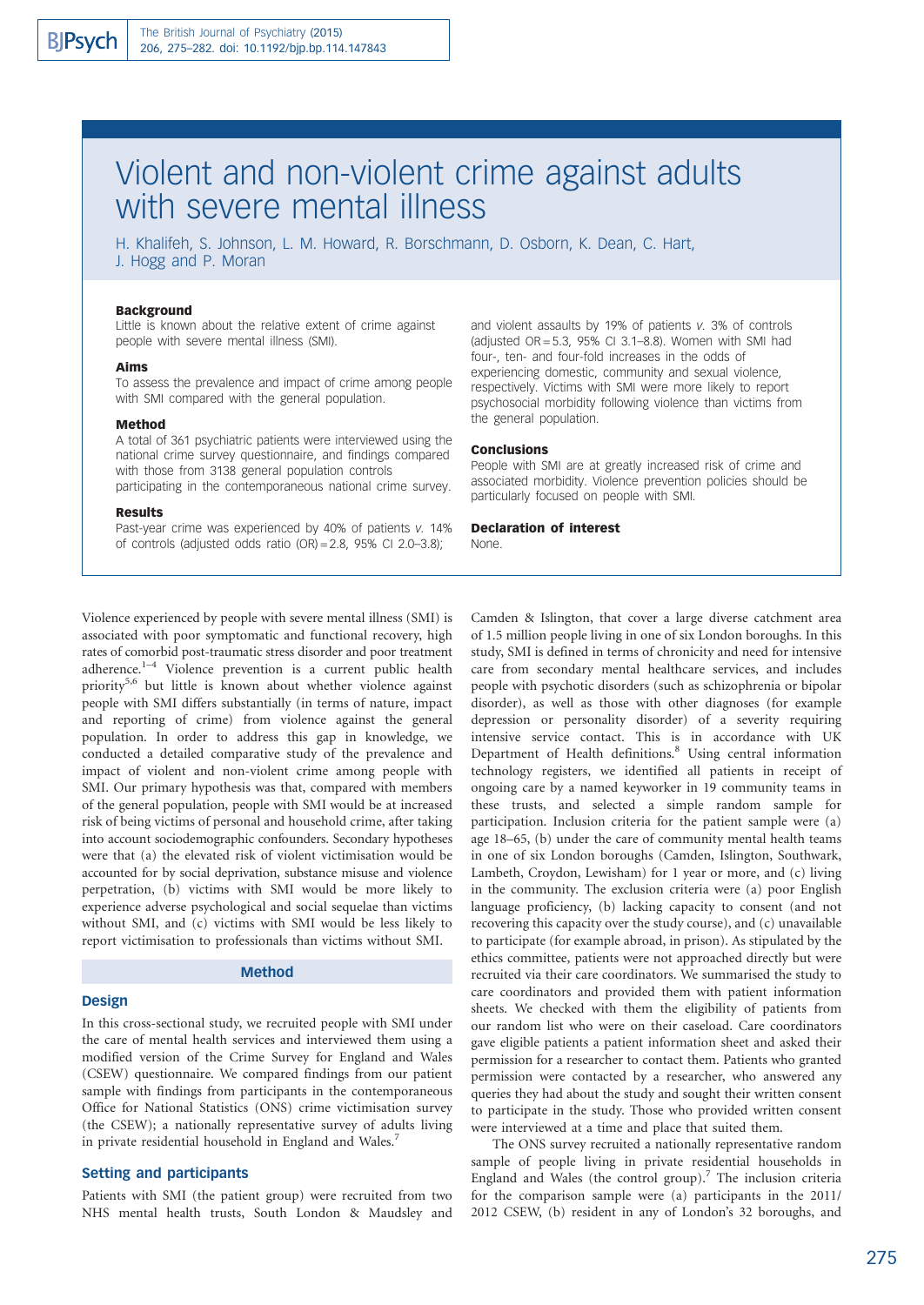(c) aged 18–65. We excluded controls with self-reported chronic, disabling mental illness. This study was approved by the Kent Local Research Ethics Committee. Written informed consent was obtained from all patients who participated in the study.

# Interview procedures

The ONS national crime survey was conducted by lay interviewers in participants' homes.<sup>9</sup> It comprised (a) a face-to-face interview, which focused on being a victim of personal or household crime in the past year, and (b) an opt-in self-completion questionnaire for those aged 18–59, which focused on the more sensitive topics of domestic violence, sexual violence, substance misuse and violence perpetration. The self-completion module is typically taken up by 70% of eligible respondents.<sup>9</sup>

We modified the ONS survey questionnaire for use with our patient population, mainly by omitting optional modules outside the scope of our research question. The patient survey was conducted by one of six interviewers (three psychologists, one psychiatrist and two research assistants) in either a clinical setting (86%) or in the participant's home (14%), depending on participant choice. One interviewer from each site attended ONS CSEW interviewer training and instructed the others, in order to keep interview procedures as similar to the ONS survey as possible.

## Measures

The primary exposure was SMI (as defined by the patient inclusion criteria above; namely chronic mental disorder requiring ongoing secondary mental healthcare). The primary outcome was being a victim of violent or non-violent crime in the past year among those aged 18–65, as disclosed in the face-to-face interview. Following CSEW definitions, 'crime' referred to experiences disclosed by participants, whether or not they were reported to the police. Personal crime was defined as (a) any physical or sexual assault, (b) personal acquisitive crime (robbery, attempted robbery, theft from the person, theft of personal belongings). Household crime was defined as (a) criminal damage, (b) household acquisitive crime (burglary or attempted burglary, theft from household).

The key secondary outcome was being a victim of any physical or sexual violence in the past year among those aged 18–59, as disclosed in either the face-to-face interview or self-completion module. This included domestic violence (perpetrated by partners or family members) and community violence (perpetrated by strangers or acquaintances).

The following additional outcomes of interest were limited to people who reported being victims of violence in the face-to-face interviews: (a) impact of violent crime, measured by asking victims whether they had reported one or more of the following as a result of victimisation: depression, anxiety or panic attacks; loss of confidence; relationship breakdowns; financial loss; time off work; physical illness; injury, (b) reporting of violent crime to the police and satisfaction with police response, (c) among the patient group, reporting to mental health professionals and unmet needs.

Potential confounders, identified a priori from the literature, were: age, gender, ethnicity, marital status, living alone, employment, housing tenure, small area multiple deprivation index (MDI; a composite measure of deprivation in administratively defined areas of around 1500 residents) and output area characteristics (OAC, whereby areas are classified by census-derived sociodemographic characteristics). Potential explanatory factors were substance misuse and violence perpetration. The National Crime Survey has four modules that are each asked of a random quarter

of the sample in order to decrease interviewee burden, and the violence perpetration questions were included in one of these modules, so data on this measure were only available for a random quarter of general population participants.

For the patient group, we obtained clinical information from clinical records and/or care coordinators where patients consented to this. Clinical diagnosis was defined as the primary ICD-10  $diagonosis<sup>10</sup>$  given in the clinical records.

## Statistical analysis

We used Hsieh's methods to estimate sample size (a widely used method for estimating sample sizes for logistic regression).<sup>11</sup> To detect a three-fold excess risk of any victimisation among patients (at the 5% significance level, with a power of 80%), we estimated that we needed 270 patients and 1080 controls.

To address our primary hypothesis, we used multivariate logistic regression to estimate odds ratios for crime victimisation in those with and without SMI, adjusting for the potential confounders listed above (see Table 3 for details of covariates). We tested for a gender interaction in the association between SMI and victimisation. To address our secondary hypothesis on violence victimisation, we estimated the odds for this outcome stratified by gender. We entered covariates in three sequential blocks for demographics, social deprivation and substance misuse/violence perpetration, to explore to what extent these domains accounted for any excess victimisation risk (see Tables 4 and 5 for details on covariates). To address our secondary hypotheses on impact and disclosure, we estimated the relative odds of these outcomes among violence victims with and without SMI, adjusting for victim and crime characteristics (see Table 6 for details).

We conducted a sensitivity analysis estimating the adjusted odds for victimisation among patients and a comparison subgroup matched on borough of residence (restricted to controls who lived in the six London boroughs from which patients were recruited) (online Table DS1). We also conducted a subgroup analysis by diagnosis, comparing patients with schizophrenia and those with other diagnoses  $\nu$ , the control group (online Table DS2). Where there were missing data on more than 5% for a secondary outcome, we described the distribution of missing data across the patient and control groups, and carried out sensitivity analyses to explore potential bias.

# Results

## Sample flow and characteristics

We recruited patients from 19 community mental health teams. Of 1099 patients randomly selected from the care programme approach (CPA) registers for these teams, 697 (63%) were eligible for this study, of whom 361 (52%) completed the survey from September 2011 to March 2013 (Fig. 1). For the control group we used data from the CSEW conducted from April 2011 to April 2012 (the most recently available CSEW data), with a response rate of 68% for London residents.<sup>7</sup> Of the 3224 CSEW participants aged 18–65 living in London, 3138 met our control inclusion criteria, after excluding 86 participants (2.7%) who reported disabling mental illness. Data on domestic violence from selfcompletion modules was available for 85% (292/345) of the patient group and 74% (2092/2812) of the control group aged 18–59.

The sample sociodemographics are shown in Table 1. People with SMI had greater levels of social deprivation than the comparison group. The clinical characteristics of the patient group are shown in Table 2. Around 60% had a diagnosis of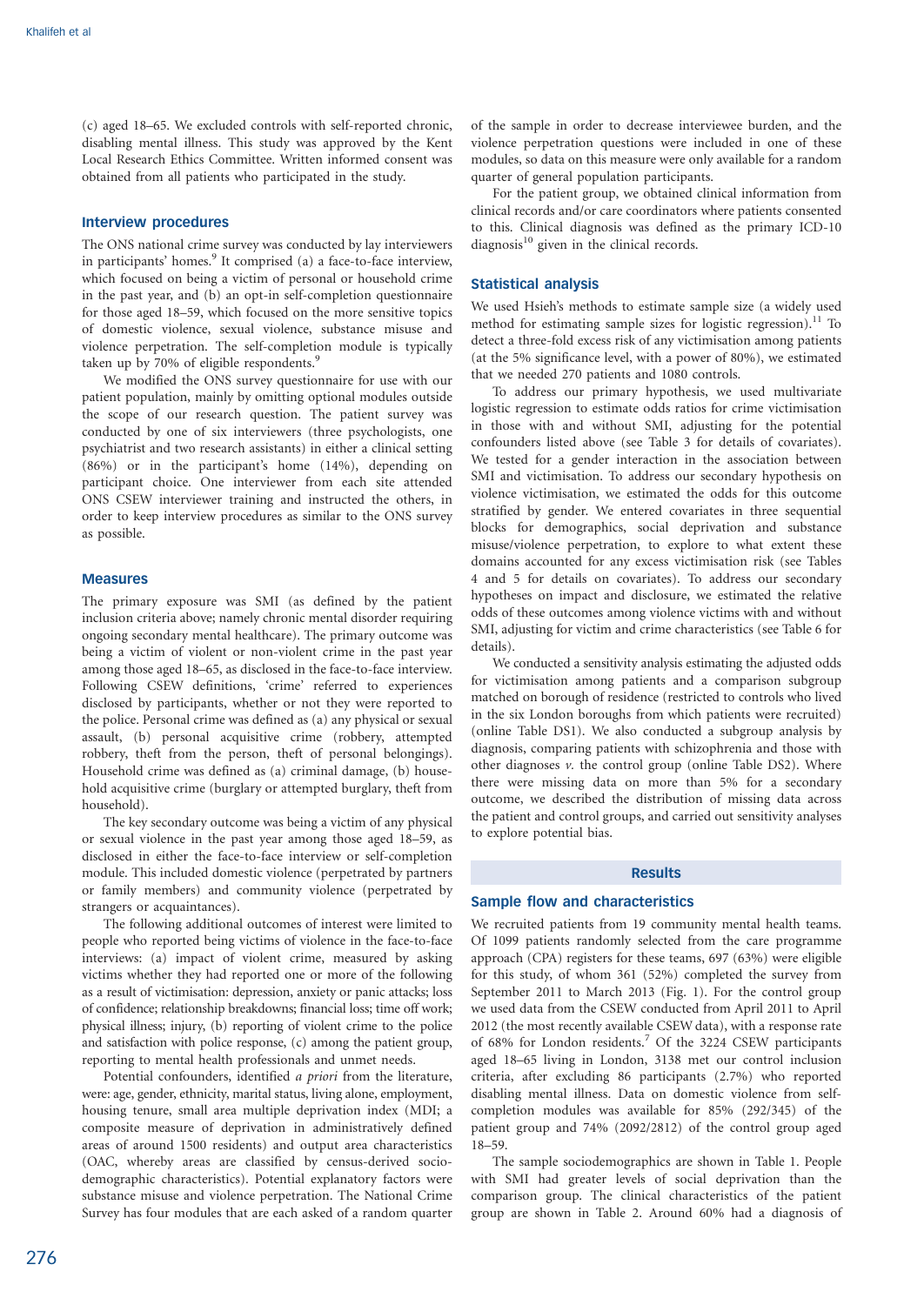

schizophrenia and 51% had a history of admission under the Mental Health Act.

#### Crime victimisation: face-to-face interview measures

Table 3 shows the prevalence and odds ratios for victimisation experiences reported in the face-to-face interview (adjusted for sociodemographics). The experience of being a victim of any crime was more prevalent among the patient than the control group (40%  $v$ . 14%, respectively; adjusted odds ratio (OR) = 2.8, 95% CI 2.0–3.8). In total, 26% of the patient group v. 7% of the control group were victims of any personal crime (adjusted OR = 3.0, 95% CI 2.1–4.4) and 23%  $v$ . 9% were victims of any household crime (adjusted  $OR = 2.9$ , 95% CI 2.1–4.0). Those in the patient group were at increased adjusted odds of being a victim of assault (adjusted OR = 5.3, 95% CI 3.1–8.8), household

acquisitive crime (adjusted OR = 2.7, 95% CI 1.9–3.8) and criminal damage (adjusted  $OR = 3.4$ , 95% CI 1.8–6.3); but not of personal acquisitive crime (adjusted OR = 1.4, 95% CI 0.83–2.4). There was an interaction by gender for assault, where adjusted odds ratios for women with SMI compared with control women was 12.0 (95% CI 5.4–26.5), and adjusted odds ratios for men with SMI compared with control men was 3.0 (95% CI 1.5–6.0, P for interaction 0.02).

The results of the sensitivity analysis, which compared the patient and control groups residing in the same boroughs, are reported in online Table DS1 and broadly reflect the findings above. The subgroups analyses, which compared general population controls with (a) people with schizophrenia and (b) those with other diagnoses, show somewhat lower relative odds for those with schizophrenia, but confidence intervals were overlapping for most outcomes (online Table DS2).

(a)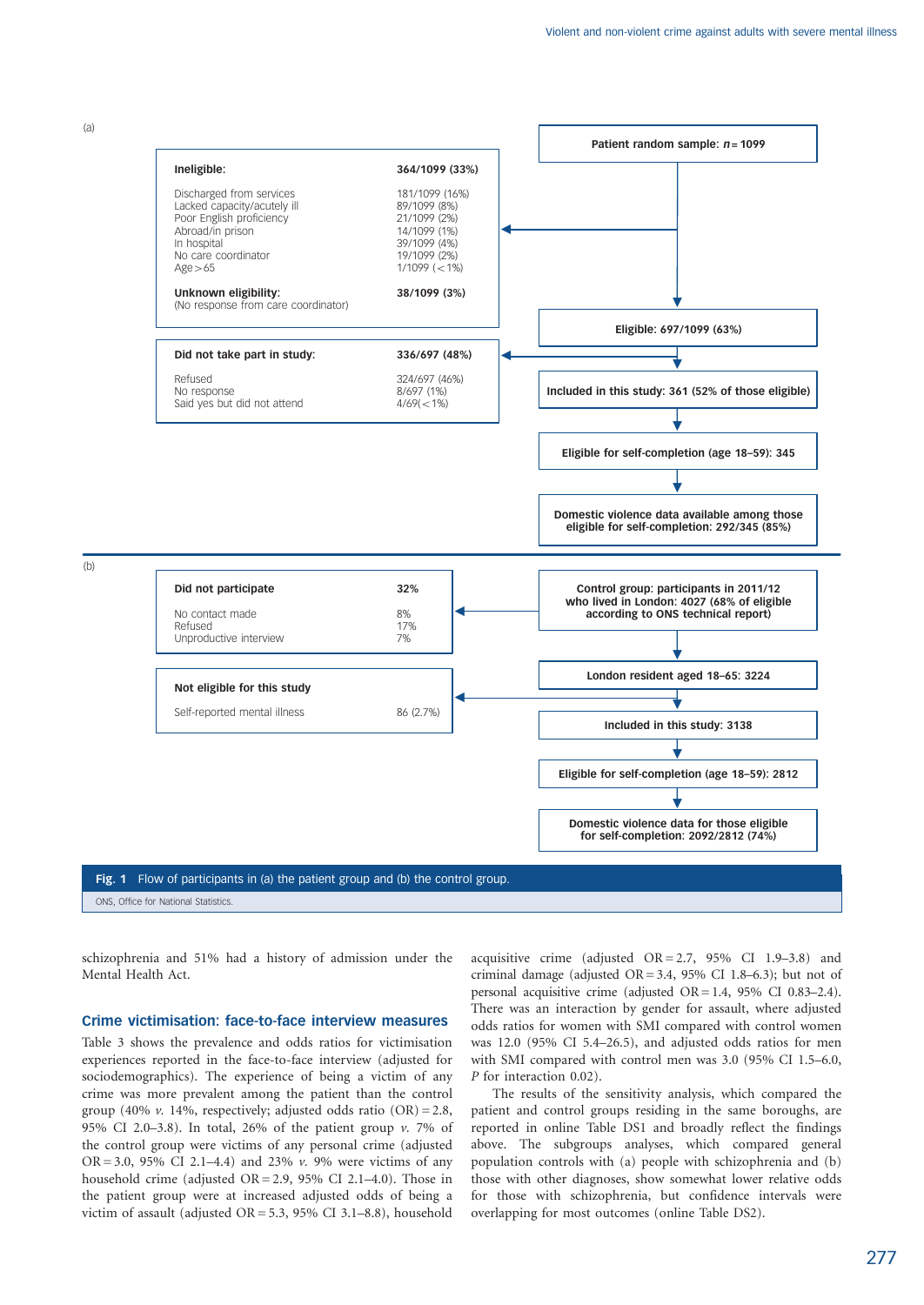| Sample socio-demographics for patient and control<br>Table 1<br>groups                                                                                           |                                                         |                                                                   |  |  |  |  |  |  |
|------------------------------------------------------------------------------------------------------------------------------------------------------------------|---------------------------------------------------------|-------------------------------------------------------------------|--|--|--|--|--|--|
| Characteristic <sup>a</sup>                                                                                                                                      | Patient group<br>$(n = 361)$                            | Control group<br>$(n = 3138)$                                     |  |  |  |  |  |  |
| Age, mean (s.d.)                                                                                                                                                 | 41.8 (0.57)                                             | 40.9 (0.22)                                                       |  |  |  |  |  |  |
| Gender, % (n)<br>Male<br>Female                                                                                                                                  | 56.2 (203)<br>43.8 (158)                                | 46.0 (1445)<br>54.0 (1693)                                        |  |  |  |  |  |  |
| Ethnicity, % (n)<br>White<br>Asian/Chinese/other<br><b>Black/Black British</b>                                                                                   | 41.6 (150)<br>35.2 (127)<br>23.0 (83)                   | 63.4 (1991)<br>23.0 (721)<br>13.4 (419)                           |  |  |  |  |  |  |
| Marital status, % (n)<br>Single<br>Married/cohabiting<br>Divorced/separated/widowed                                                                              | 72.6 (262)<br>7.8 (28)<br>18.3 (66)                     | 43.1 (1353)<br>42.6 (1337)<br>14.2 (447)                          |  |  |  |  |  |  |
| Educational achievement. % (n)<br>High<br>Low-medium<br>None                                                                                                     | 27.1 (98)<br>52.6 (190)<br>19.9 (72)                    | 52.0 (1633)<br>35.6 (1116)<br>12.3 (385)                          |  |  |  |  |  |  |
| Employment status, % (n)<br>Employed<br>Student/economically inactive<br>Sick/unemployed                                                                         | 10.2 (37)<br>10.5(38)<br>79.2 (286)                     | 71.3 (2238)<br>19.1 (599)<br>9.3 (293)                            |  |  |  |  |  |  |
| Tenancy, % (n)<br>Owners<br>Private renters<br>Council renters                                                                                                   | 6.1(22)<br>30.7 (111)<br>62.9 (227)                     | 48.9 (1534)<br>30.2 (948)<br>20.7 (648)                           |  |  |  |  |  |  |
| Area multiple deprivation index<br>quintiles, % (n)<br>Quintile 1: 20% least deprived<br>Ouintile 2<br>Quintile 3<br>Quintile 4<br>Quintile 5: 20% most deprived | 0.3(1)<br>1.1(4)<br>8.9(32)<br>36.3 (131)<br>52.4 (189) | 8.7 (273)<br>13.6 (428)<br>20.5 (643)<br>30.2 (948)<br>27.0 (846) |  |  |  |  |  |  |
| Output area classification, % (n)<br>Multicultural                                                                                                               | 84.5 (305)                                              | 58.1 (1824)                                                       |  |  |  |  |  |  |
| a. All characteristics differed between the patient and control group at the 5%<br>significance level.                                                           |                                                         |                                                                   |  |  |  |  |  |  |

# Physical and sexual assaults: face-to-face interview and self-completion measures

Table 4 shows the prevalence and odds ratios for assaults reported in either the face-to-face interview or self-completion module, by gender. The prevalence of any past-year physical or sexual violence in the patient  $v$ . control group was 27%  $v$ . 5% for women and 23%  $v.$  5% for men. The odds for any violence victimisation, adjusted

Table 2 Clinical characteristics of patient group (obtained from clinical records or care coordinator)

| Clinical characteristic                                                                                                                                                                                                                                                                     | Patient group, % (n)<br>$(n = 361)$                               |
|---------------------------------------------------------------------------------------------------------------------------------------------------------------------------------------------------------------------------------------------------------------------------------------------|-------------------------------------------------------------------|
| Diagnosis<br>Schizophrenia and related disorders<br>Bipolar affective disorder<br>Depression & other mood disorders<br>Personality disorders<br>Other <sup>a</sup><br>Missing                                                                                                               | 58.4 (211)<br>12.5(45)<br>9.7(35)<br>8.0(29)<br>9.1(33)<br>2.2(8) |
| Illness onset more than 10 years ago                                                                                                                                                                                                                                                        | 47.4 (171)                                                        |
| History of admission under Mental Health Act                                                                                                                                                                                                                                                | 51.2 (185)                                                        |
| More than 5 admissions                                                                                                                                                                                                                                                                      | 12.5(45)                                                          |
| a. 'Other' diagnoses included: neurotic and stress-related disorders $(n=8)$ ; organic<br>mental disorders, intellectual disability/disorders of psychological development $(n=8)$ ,<br>mental disorders as a result of substance misuse $(n=9)$ , unspecified mental disorder<br>$(n = 8)$ |                                                                   |

for sociodemographics and substance misuse, were 6.4 (95% CI 3.1–13.1) among women and 2.7 (95% CI 1.2–5.8) among men. Women with SMI were at increased adjusted odds of all subtypes of violent victimisation; including domestic physical violence (OR = 3.5, 95% CI 1.3–9.7), community physical violence  $(OR = 10.3, 95\% \text{ CI } 3.4-31.7)$  and sexual violence  $(OR = 3.7, 1.7)$ 95% CI 1.1–11.8). Men were at increased risk of being a victim of domestic physical violence  $(OR = 3.9, 95\% \text{ CI } 1.03-15.2)$ , but their risk of community physical violence was not elevated at the 5% significance level (OR = 2.2, 95% CI 0.9–5.3). The absolute number of men reporting sexual violence was too small to allow for stable estimates.

The effect of adjusting for different risk factors on the association between SMI and violence victimisation is shown in Table 5. Adjustment for social deprivation resulted in little change in the magnitude of this association, whereas additional adjustment for substance misuse and violence perpetration led to a sizeable reduction. After taking into account sociodemographics, substance misuse and violence perpetration, the adjusted odds of violence victimisation was 1.9 (95% CI 0.53–6.8) among men and 7.7 (95% CI 2.5–23.7) among women. Therefore, these factors accounted for the excess risk among men but not among women with SMI.

# Impact, reporting and unmet needs among victims of violent crime

A quarter to half of victims in the patient group reported adverse psychosocial effects as a result of victimisation, and 80% reported

| Table 3 Prevalence and odds ratios of past-year personal and household crime victimisation in patients and controls |              |                                     |                                                          |                                     |                      |                |                   |         |                                        |  |
|---------------------------------------------------------------------------------------------------------------------|--------------|-------------------------------------|----------------------------------------------------------|-------------------------------------|----------------------|----------------|-------------------|---------|----------------------------------------|--|
|                                                                                                                     |              |                                     | Patient group ( $n = 361$ ) Control group ( $n = 3138$ ) |                                     |                      |                | $P$ for           |         |                                        |  |
|                                                                                                                     | $\mathsf{n}$ | Prevalence, %<br>$(95% \text{ Cl})$ | $\mathsf{n}$                                             | Prevalence, %<br>$(95% \text{ Cl})$ | Model 1 <sup>a</sup> | $\overline{P}$ | Model $2^b$       | P       | $pattern \times gender$<br>interaction |  |
| Any crime                                                                                                           | 145          | 40.2 (35.1-45.2)                    | 442                                                      | 14.1 (12.9–15.3)                    | $4.2$ (3.3–5.3)      | < 0.001        | $2.8(2.0-3.8)$    | < 0.001 | 0.27                                   |  |
| Any personal crime                                                                                                  | 95           | 26.3 (21.8-30.9)                    | 204                                                      | $6.5(5.6 - 7.4)$                    | $5.4(4.1 - 7.2)$     | < 0.001        | $3.0(2.1 - 4.4)$  | < 0.001 | 0.81                                   |  |
| Assault                                                                                                             | 68           | 18.8 (14.8-22.9)                    | 88                                                       | $2.8(2.2 - 3.4)$                    | $8.2(5.8 - 11.7)$    | < 0.001        | $5.3(3.1 - 8.8)$  | < 0.001 | $0.02^{\circ}$                         |  |
| Acquisitive crime                                                                                                   | 33           | $9.1(6.2 - 12.1)$                   | 127                                                      | $4.0(3.3 - 4.7)$                    | $2.6(1.7-3.9)$       | < 0.001        | $1.4(0.83 - 2.4)$ | 0.2     | 0.31                                   |  |
| Any household crime <sup>d</sup>                                                                                    | 84           | 23.3 (18.9-27.6)                    | 268                                                      | $8.5(7.6-9.5)$                      | $3.3(2.6 - 4.3)$     | < 0.001        | $2.9(2.1 - 4.0)$  | < 0.001 |                                        |  |
| Criminal damage                                                                                                     | 20           | $5.5(3.2 - 7.9)$                    | 55                                                       | $1.8(1.3 - 2.2)$                    | $2.9(1.8-4.5)$       | < 0.001        | $3.4(1.8-6.3)$    | < 0.001 |                                        |  |
| Acquisitive crime                                                                                                   | 71           | 19.7 (15.6-23.8)                    | 228                                                      | $7.3(6.4 - 8.2)$                    | $3.4(2.6-4.4)$       | < 0.001        | $2.7(1.9-3.8)$    | < 0.001 |                                        |  |

a. For any crime and personal crime: adjusted for age and gender; for household crime: unadjusted OR.<br>b. For any crime and personal crime: adjusted for age, gender, ethnicity, marital status, employment status, living alon

output area characteristic (OAC) type; for household crime: adjusted for living alone, housing tenure, MDI quintiles, OAC type.<br>c. There was interaction by gender for assaults only, where adjusted odds ratio (OR) for women d. Although only one adult per household was interviewed, 'household crime' was defined as crime experienced by any household member, hence odds ratios for these outcomes were not adjusted for personal characteristics of the respondent.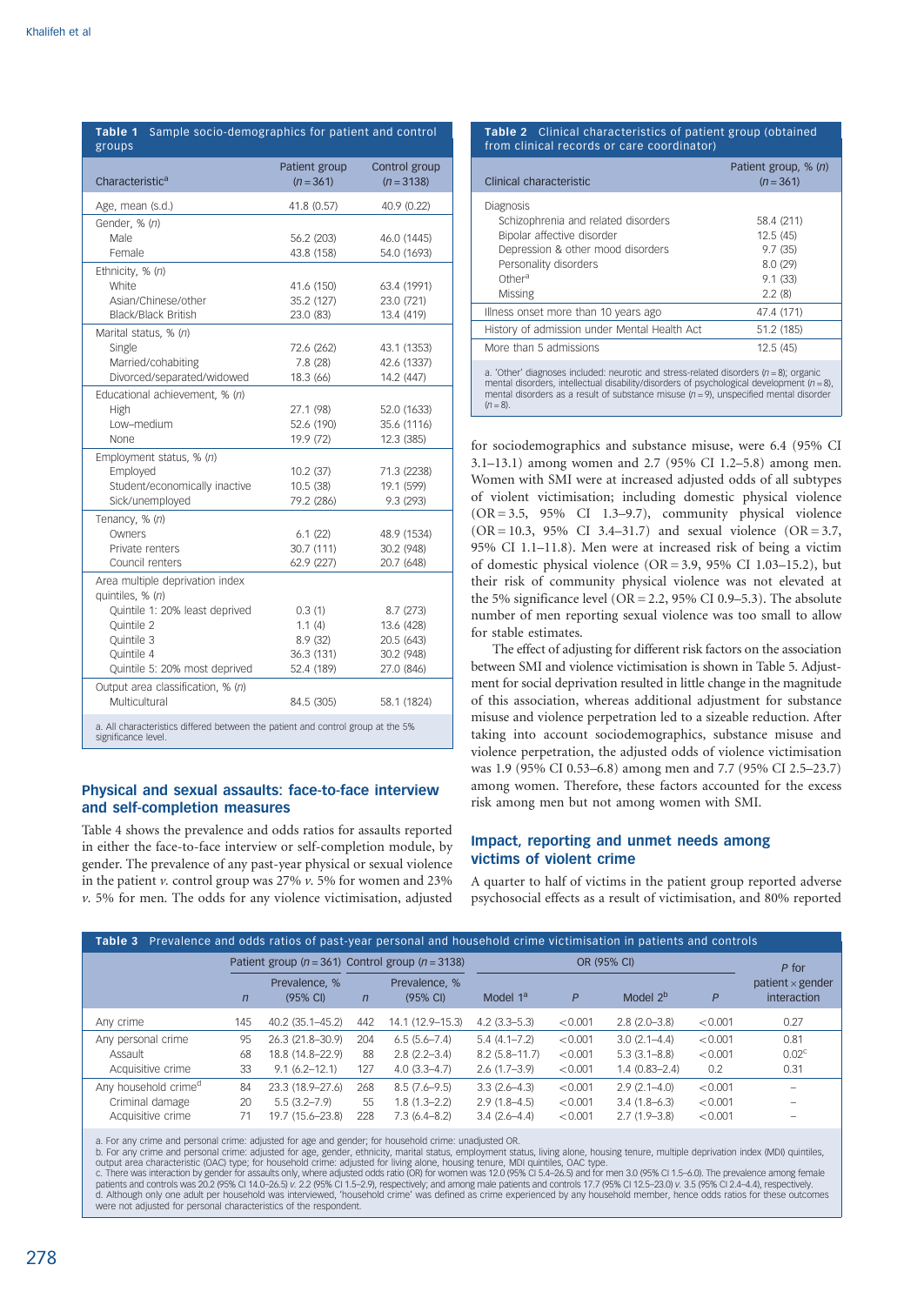| Prevalence and odds ratios of past-year violence victimisation among the patient and control groups, by gender<br>Table 4 |                |                           |                |                           |                                    |         |                                   |         |  |
|---------------------------------------------------------------------------------------------------------------------------|----------------|---------------------------|----------------|---------------------------|------------------------------------|---------|-----------------------------------|---------|--|
|                                                                                                                           | Patient group  |                           | Control group  |                           | OR (95% CI)                        |         |                                   |         |  |
|                                                                                                                           | $\overline{n}$ | Prevalence.<br>% (95% CI) | $\overline{n}$ | Prevalence.<br>% (95% CI) | OR, adjusted for<br>age and gender | P       | OR.<br>full adjusted <sup>a</sup> | P       |  |
| Women                                                                                                                     |                |                           |                |                           |                                    |         |                                   |         |  |
| Any assault                                                                                                               | 35/128         | 27.3 (19.6-35.1)          | 60/1114        | $5.4(4.1-6.7)$            | $8.7(5.2 - 14.4)$                  | < 0.001 | $6.4(3.1-13.1)$                   | < 0.001 |  |
| Physical assault                                                                                                          | 30/128         | 23.4 (16.1-30.8)          | 39/1114        | $3.5(2.4 - 4.6)$          | $11.2(6.3-19.7)$                   | < 0.001 | $6.3(2.9-13.7)$                   | < 0.001 |  |
| Sexual assault                                                                                                            | 12/128         | $9.4(4.3 - 14.4)$         | 26/1114        | $2.3(1.4-3.2)$            | $4.6(2.1 - 10.0)$                  | < 0.001 | $3.7(1.1 - 11.8)$                 | 0.03    |  |
| Domestic assault <sup>b</sup>                                                                                             | 15/128         | $11.7(6.1 - 17.3)$        | 20/1114        | $1.8(1.0 - 2.6)$          | $8.3(3.9 - 17.7)$                  | < 0.001 | $3.5(1.3 - 9.7)$                  | 0.01    |  |
| Community assault <sup>c</sup>                                                                                            | 16/128         | $12.5(6.7-18.2)$          | 20/1114        | $1.8(1.0 - 2.5)$          | $10.8$ $(5.3 - 22.1)$              | < 0.001 | $10.3(3.4 - 31.7)$                | < 0.001 |  |
| Men                                                                                                                       |                |                           |                |                           |                                    |         |                                   |         |  |
| Any assault                                                                                                               | 38/164         | $23.2(16.7-29.6)$         | 53/978         | $5.4(4.0-6.8)$            | $5.6(3.4-9.1)$                     | < 0.001 | $2.7(1.2 - 5.8)$                  | 0.01    |  |
| Physical assault                                                                                                          | 37/164         | $22.6(16.1 - 29.0)$       | 52/978         | $5.3(3.9 - 6.7)$          | $5.4(3.3 - 8.9)$                   | < 0.001 | $2.5(1.2 - 5.6)$                  | 0.02    |  |
| Sexual assault <sup>a</sup>                                                                                               |                |                           | $\equiv$       |                           |                                    |         |                                   |         |  |
| Domestic assault <sup>b</sup>                                                                                             | 11/164         | $6.7(2.8-10.5)$           | 18/978         | $1.8(1.0 - 2.7)$          | $4.6(2.1 - 10.1)$                  | < 0.001 | $3.9(1.03 - 15.2)$                | 0.04    |  |
| Community assault <sup>c</sup>                                                                                            | 28/164         | $17.1(11.3 - 22.9)$       | 32/978         | $3.3(2.2 - 4.4)$          | $6.2(3.5 - 11.2)$                  | < 0.001 | $2.2(0.9-5.3)$                    | 0.08    |  |

a. Adjusted for age, ethnicity, marital status, employment, living alone, housing tenure, multiple area deprivation, any drug misuse in past year, frequency of being drunk in past year

b. Domestic assault: assault perpetrated by partners or family members. c. Community violence: assault perpetrated by acquaintances of strangers.

d. The absolute numbers among men were too small for reliable estimates.

| Table 5 Exploring risk factors for excess odds of violence victimisation among patients |              |                         |                                                                   |         |                    |         |                   |         |
|-----------------------------------------------------------------------------------------|--------------|-------------------------|-------------------------------------------------------------------|---------|--------------------|---------|-------------------|---------|
|                                                                                         | Patient      | Control<br>group, $n/N$ | OR (95% CI) of violence victimisation in patient v. control group |         |                    |         |                   |         |
|                                                                                         | group, $n/N$ |                         | Model 1 <sup>a</sup>                                              |         | Model $2^b$        | P       | Model $3c$        |         |
| Women                                                                                   | 32/110       | 15/277                  | $9.1(4.5 - 18.4)$                                                 | < 0.001 | $11.7(4.1 - 33.3)$ | < 0.001 | $7.7(2.5-23.7)$   | < 0.001 |
| Men                                                                                     | 32/142       | 14/248                  | $5.7(2.8-11.4)$                                                   | < 0.001 | $4.9(1.4-15.2)$    | 0.01    | $1.9(0.53 - 6.8)$ | 0.32    |
|                                                                                         |              |                         |                                                                   |         |                    |         |                   |         |

a. Adjusted for age and gender.<br>b. Adjusted for variables in Model 1 and ethnicity, marital status, employment, living alone, housing tenure, multiple area deprivation.<br>c. Adjusted for variables in Models 1 and 2 and any d

physical injury (Table 6). Victims in the patient group were more likely to report that violence led to social problems, adverse psychological effects (depression, anxiety or panic attacks) and injury than victims in the control group; with four- to five-fold higher odds for the latter two after adjusting for victim and crime characteristics. There was no difference in the proportion reporting financial loss or physical ill health following violence experiences.

Victimisation was reported to the police for 58% of victims in the patient group and 49% of victims in the control group  $(P = 0.72)$ , with no difference in reporting, even after adjusting for victim and crime characteristics. Patients were more dissatisfied with

the police response (50%  $v$ . 24%,  $P = 0.02$ ), but this difference was no longer statistically significant at the 5% level after adjusting for victim/crime characteristics. The same conclusions were reached following a sensitivity analysis; conducted to explore non-response bias, since there was unequal missing data between patients and controls on these outcomes (Table 6). Among the patient group who were victims of violence, 68% reported their experiences to a mental health professional. A total of 55% had unmet support needs; with around a third reporting an unmet need for 'talking help', help with the Criminal Justice System process or practical/financial support.

| Impact, reporting and unmet needs among victims of violent crime<br>Table 6 |                             |                             |         |                          |        |                                                       |        |  |  |  |
|-----------------------------------------------------------------------------|-----------------------------|-----------------------------|---------|--------------------------|--------|-------------------------------------------------------|--------|--|--|--|
|                                                                             |                             |                             |         | OR (95% CI)              |        |                                                       |        |  |  |  |
|                                                                             | Patient group,<br>$n/N$ (%) | Control group,<br>$n/N$ (%) | P       | Adjusted OR <sup>a</sup> | P      | Adjusted OR from<br>sensitivity analysis <sup>b</sup> | P      |  |  |  |
| Impact                                                                      |                             |                             |         |                          |        |                                                       |        |  |  |  |
| Anxiety/depression/panic attacks                                            | 27/53 (50.9)                | 17/87 (19.5)                | < 0.001 | $5.1(1.9-13.7)$          | < 0.01 | $3.4(1.4 - 8.6)$                                      | < 0.01 |  |  |  |
| Confidence loss /social withdrawal                                          | 32/53(60.4)                 | 33/87 (37.9)                | 0.01    | $2.2(1.0-5.3)$           | 0.06   | $1.4(0.66 - 3.2)$                                     | 0.35   |  |  |  |
| Financial loss                                                              | 13/52 (25.0)                | 14/87 (16.1)                | 0.2     | $1.3(0.43 - 3.8)$        | 0.65   | $0.95(0.33 - 2.7)$                                    | 0.92   |  |  |  |
| Physical health problems                                                    | 19/51 (37.3)                | 25/87 (28.7)                | 0.3     | $0.87(0.36 - 2.1)$       | 0.76   | $0.68$ $(0.28 - 1.6)$                                 | 0.39   |  |  |  |
| Injury (for assault victims)                                                | 45/56 (80.4)                | 35/73 (47.9)                | < 0.001 | $4.4(1.7-11.3)$          | < 0.01 | $3.9(1.7-9.1)$                                        | < 0.01 |  |  |  |
| Reporting                                                                   |                             |                             |         |                          |        |                                                       |        |  |  |  |
| Reported to police                                                          | 37/64 (57.8)                | 43/88 (48.9)                | 0.27    | $1.0(0.48 - 2.3)$        | 0.92   | $0.93(0.43 - 2.0)$                                    | 0.85   |  |  |  |
| Dissatisfied with police response                                           | 14/28 (50.0)                | 10/42 (23.8)                | 0.02    | $2.7(0.63 - 11.8)$       | 0.18   | $1.9(0.42 - 6.7)$                                     | 0.46   |  |  |  |
| Reported to mental health professional                                      | 42/62 (67.7)                |                             |         |                          |        |                                                       |        |  |  |  |
| Help wanted (but not received)                                              |                             |                             |         |                          |        |                                                       |        |  |  |  |
| Any help                                                                    | 28/51 (54.9)                |                             |         |                          |        |                                                       |        |  |  |  |
| Talking help                                                                | 12/43 (27.9)                |                             |         |                          |        |                                                       |        |  |  |  |
| Help with Criminal Justice System process                                   | 11/41 (26.8)                |                             |         |                          |        |                                                       |        |  |  |  |
| Financial/practical help                                                    | 14/44 (31.8)                |                             |         |                          |        |                                                       |        |  |  |  |

a. Analyses for those with non–missing data, adjusted for age, gender, housing tenure, multiple deprivation index quintiles and number of crimes experienced.<br>b. Sensitivity analysis, assuming all missing responses were neg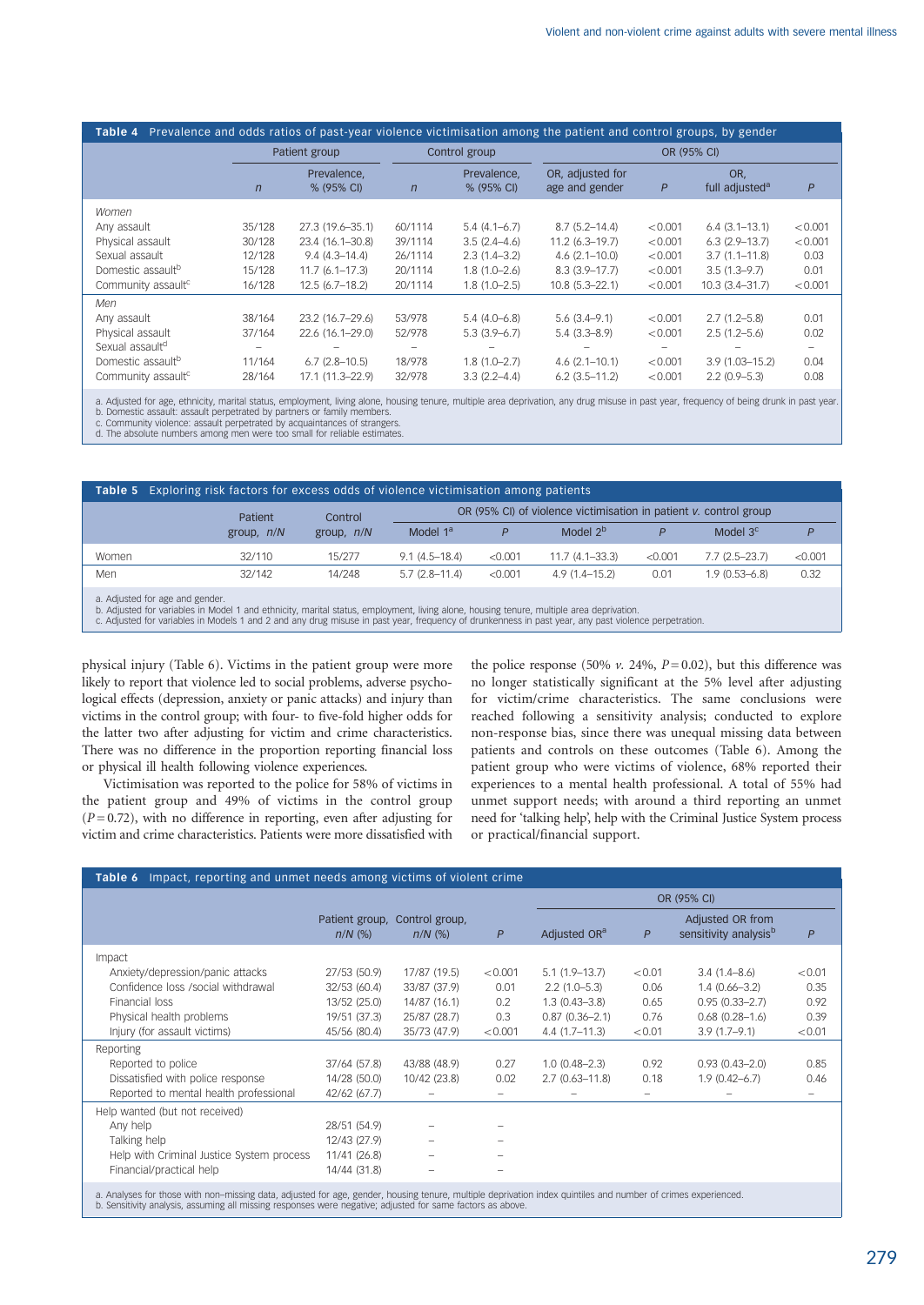## **Discussion**

# Main findings

This study compared the prevalence and correlates of violent and non-violent crime victimisation among people with SMI with a general population control group, and compared impact and disclosure of victimisation. In total, 40% of the patient group compared with 14% of the control group were victims of a crime in the preceding year. Our primary hypothesis that patients would be at increased odds of personal and household crime compared with the general population controls was supported; those in the patient group were five times more likely to be victims of assault, and three times more likely to be victims of household acquisitive crime and criminal damage, after adjusting for sociodemographics and area characteristics. Women with SMI were at particularly high risk of violence, both community and domestic. Our secondary hypothesis that social deprivation, substance misuse and violence perpetration would account for any excess risk of violence victimisation among patients was supported among men with SMI but not among women with SMI (who had eight-fold adjusted odds). Our secondary hypotheses on impact and reporting of crime were partially supported: crime led to greater reported psychological adversity and injury by the victims in the patient group than those in the control group, but surprisingly patients and controls were equally likely to report victimisation to the police.

# Findings in the context of past studies

Previously published studies on violence victimisation among people with SMI have had highly heterogeneous settings, populations and measures and have reported prevalence estimates ranging from  $4\%$  to  $58\%$ .<sup>12–16</sup> Few studies have compared victimisation among mental health service users with a control group.17–21 Silver in the USA compared discharged psychiatric patients with a neighbourhood control sample, and found a two-fold increase in violence victimisation after adjusting for sociodemographics and violence perpetration.<sup>19</sup> Teplin et al in the USA and Sturup et al in Sweden compared violent crime against psychiatric patients with data from participants in national crime surveys and after adjusting for a very limited number of confounders found 12-fold and 6-fold higher risk among patients, respectively.18,21 Finally, a New Zealand birth cohort found that violent victimisation among a small number of people with schizophreniform disorder  $(n = 38)$  was three-fold higher than among those without any psychiatric disorder.<sup>20</sup> The studies adjusted for a limited number of confounders and did not assess the impact or reporting of violence. Some past studies measured and reported on victimisation by any perpetrators, including partners and family members,<sup>18</sup> but this is one of the few studies to report separately on domestic violence (perpetrated by partners and family members) and community violence (perpetrated by strangers or acquaintances). This is important, since these forms of violence have distinct interventions.<sup>22</sup> We found greatly elevated odds of victimisation compared with our general population control group for all violence types (physical and sexual; domestic and community), even after adjusting for a broader range of key individual, household and area characteristics than in studies carried out previously.18–21

Our finding that women with SMI were particularly vulnerable to violence is consistent with evidence from Sweden and the USA.18,21,23 In the general population, violence prevention among women is focused on domestic and sexual violence, $24,25$  but our finding that women with SMI had increased risks for both domestic and community violence suggests the need for broader interventions in this group.

We found that people with SMI are more likely to report adverse psychological and social effects once victimised. This would compound the personal, public health and economic costs of victimisation in this group, especially given the relatively large contribution of psychosocial impact to the overall economic cost of crime.<sup>26</sup> These findings suggest that people with SMI should be prioritised in public health policies on violence prevention directed at vulnerable groups. Although SMI is uncommon, affecting around 3% of the population,<sup>27</sup> it is one of the leading causes of global disease burden; and this study and others suggest that experiencing violence is associated with worse function and quality of life among this group.28

Past studies have shown that substance misuse, social isolation, homelessness and violence perpetration are important risk factors for victimisation among people with SMI;<sup>13,29,30</sup> whereas treatment adherence was protective.<sup>31</sup> In our study, substance misuse and violence perpetration accounted for the excess risk of victimisation among men but not among women; suggesting the need for gender-sensitive interventions given the likely differences in risk pathways.

In routine clinical practice, victimisation is underdetected by mental health professionals, and where it is detected, concerns may not be promptly acted upon.<sup>32</sup> Half of the violence victims in our study had unmet support needs. Mental health professionals need to identify victimisation, mitigate modifiable risk factors and address comorbidity.

Surprisingly, patients were as likely to report victimisation to the police and to progress through the Criminal Justice System as the general population, contradicting previous qualitative evidence that suggested people with mental health problems had limited access to the judicial system.<sup>33</sup> Nonetheless, those in the patient group were less likely to be satisfied with the response of the police, with qualitative research conducted by the UK Charity Victim Support suggesting that they are often not believed and discriminated against within the Criminal Justice System.<sup>34</sup> Clearly criminal justice policies must protect against such discrimination. Half of patients had unmet support needs, including for practical/financial help, psychological support and help with the Criminal Justice System process.

#### Strengths and limitations

Strengths of this study include a large sample size, with a comparison group drawn from the same geographical area. We derived detailed information on the nature, impact and reporting of crime, and used self-reported measures for domestic and sexual violence (which have higher disclosure rates than interview measures).<sup>35</sup> The response rate was somewhat low at 52%. However, the study researched a sensitive topic, in a population which may have additional barriers to participating in such a study. Although domestic and sexual violence are sensitive topics for any group, they may be even more sensitive and complex for patients with SMI in secondary mental healthcare to discuss, since patients may worry about additional consequences of disclosure such as involuntary hospital admission.<sup>34</sup> We used a rigorous random sampling procedure, using a complete list of all patients on the caseload of included teams, whether or not they were actively engaged in treatment. As stipulated by the ethics committee, we recruited indirectly via care coordinators rather than through direct contact with patients. These factors may explain the lower response rate in this study compared with those using a convenience sample<sup>17,36</sup> or direct recruitment of patients attending out-patient or in-patient services.<sup>18</sup> Non-responders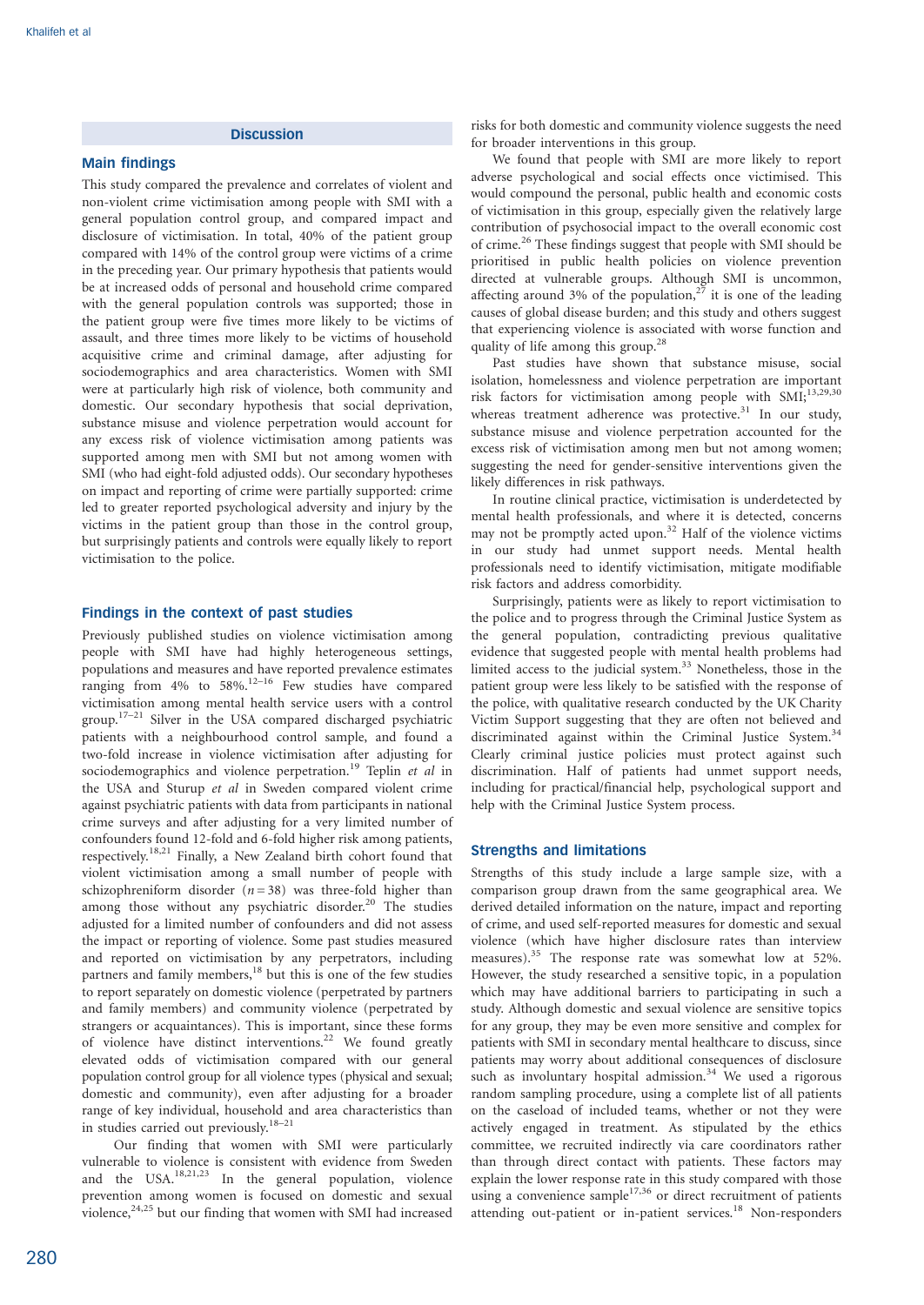had the same demographic profile (in terms of age and gender) as participants. We did not have additional details on the characteristics of non-responders, so it is difficult to comment on the likely magnitude and direction of non-response bias. We speculate that some patients may have failed to respond because they had experienced or were experiencing violence and were worried about the consequences of disclosure (for example increased violence or coercive treatment), which would have led to an underestimate of violence prevalence. Others may have failed to respond because they did not have past experiences of violence and so did not perceive this study as relevant to them, which would have led to an overestimate of violence experiences. The overall effect is difficult to ascertain, but the odds ratios are sizeable and unlikely to be fully explained by non-response bias.

The findings have external validity, mirroring those of related studies in the USA and Sweden.<sup>18,21</sup> There is potential for observer bias (since interviewers in the patient survey were not masked to the main hypothesis) and reporting bias (the patient and control groups may have different thresholds for disclosing victimisation), but this is mitigated by the highly structured questionnaire, and there is evidence that self-reported victimisation among people with SMI is valid and reliable.<sup>18,37,38</sup> There may be a reporting bias for domestic violence because of the different interview settings – the controls were interviewed at home but most patients were interviewed in clinic, and disclosure may be easier in a clinical setting (although all home-based interviews were conducted in a private setting without others present, and participants themselves filled out a computer-based questionnaire in confidence).

Another limitation is the different sociodemographic profile of the patient and control groups, but we carefully adjusted for a broad range of individual and household measures. Our sensitivity analysis found no evidence for confounding by area of residence. Bias from missing data on impact is possible, but there was no evidence for this from our sensitivity analysis. A small proportion of the control group may have an SMI, since we used a self-reported measure to exclude mental illness in this group. However, the prevalence of SMI in the general population is less than  $3\%$ ,<sup>27</sup> and the presence of people with SMI in the control group would have led us to underestimate the relative odds. Findings on prevalence are likely to generalise to other Western urban settings with similar background levels of violence, and those on the relative risk of victimisation are likely to generalise to settings where people with SMI have a similar sociodemographic and clinical profile to the one described here.

In conclusion, victimisation among people with SMI is more prevalent and associated with greater psychosocial morbidity than victimisation among the general population. Our research has shown that women with SMI are at particularly high risk of both domestic and community violence. Violence prevention for people with SMI is likely to require an integrated response by mental health professionals, third-sector organisations and the Criminal Justice System.

H. Khalifeh, MSc, MRCPsych, S. Johnson, MD, MRCPsych, Division of Psychiatry, University College London, London; L. M. Howard, PhD, MRCPsych, R. Borschmann, DClinPsy, David Goldberg Centre, Institute of Psychiatry, London; D. Osborn, PhD, MRCPsych, Division of Psychiatry, University College London, London; **K. Dean,** PhD, MRCPsych, Institute of Psychiatry, London, and School of Psychiatry,<br>University of New South Wales and Justice Health & Forensic Mental Health Network; C. Hart, MSc, J. Hogg, MSc, P. Moran, PhD, MRCPsych, David Goldberg Centre, Institute of Psychiatry, London, UK

Correspondence: H. Khalifeh, Division of Psychiatry, University College London, Charles Bell House, 67–73 Riding House Street, London W1W 7EJ, UK. Email: h.khalifeh@ucl.ac.uk

First received 4 Mar 2014, final revision 8 Jul 2014, accepted 25 Sep 2014

#### Funding

H.K. was supported by and Medical Research Council (MRC) Population Health Sciences Fellowship (reference G0802432/1). P.M., J.H., C.H., R.B. and K.D. were supported by a Big Lottery grant (C247A1198). L.M.H. was supported by a National Institute for Health Research (NIHR) Research Professorship NIHR-RP-R3-12-011. P.M. and L.M.H. were also supported by the NIHR Mental Health Biomedical Research Centre at South London and Maudsley NHS Foundation Trust and King's College London. This study was funded by the MRC and the Big Lottery, the funders had no role in the study design; the collection analysis or interpretation of data; the writing of the report; or in the decision to submit the paper for publication. The researchers are independent from the funders and the sponsors.

#### Acknowledgements

We acknowledge the support of Camden & Islington South London & Maudsley NHS Foundation Trusts. We acknowledge the CSEW Principal Investigator (Office for National Statistics), sponsors (Home Office, Ministry of Justice, Office for National Statistics), data collectors (TNS BMRB) and the UK Data Archive. We thank Kirsty Collins and Megan Lawrence from the Mental Health Support Network for help with recruitment. We are grateful to all the patients and healthcare professionals who took part in this study. The views expressed in this publication are those of the authors alone.

#### References

- 1 Goodman LA, Rosenberg SD, Mueser KT, Drake RE. Physical and sexual assault history in women with serious mental illness: prevalence, correlates, treatment, and future research directions. Schizophr Bull 1997; 23: 685–96.
- 2 Mueser KT, Rosenberg SD, Goodman LA, Trumbetta SL. Trauma, PTSD, and the course of severe mental illness: an interactive model. Schizophr Res 2002; 53: 123–43.
- 3 Neria Y, Bromet EJ, Carlson GA, Naz B. Assaultive trauma and illness course in psychotic bipolar disorder: findings from the suffolk county mental health project. Acta Psychiatr Scand 2005; 111: 380–3.
- 4 Hodgins S, Lincoln T, Mak T. Experiences of victimisation and depression are associated with community functioning among men with schizophrenia. Soc Psychiatry Psychiatr Epidemiol 2009; 44: 448–57.
- 5 World Health Organization. Responding to Intimate Partner and Sexual Violence against Women: WHO Clinical and Policy Guidelines. WHO, 2013.
- 6 Bellis MA, Hughes K, Perkins C, Bennet A. Protecting People, Promoting Health. A Public Health Approach to Violence Prevention for England. Centre for Public Health, 2012.
- 7 TNS-BMRB. The 2011/12 Crime Survey for England and Wales: Technical Report. TNS-BMRB, 2012.
- 8 Charlwood P, Mason A, Goldacre M, Cleary R, Wilkinson E, Health Outcome Indicators: Severe Mental Illness. Report of a Working Group to the Department of Health. National Centre for Health Outcome Development 1999.
- 9 Office for National Statistics. User Guide to Crime Statistics for England and Wales. HMSO, 2012.
- 10 World Health Organization. The ICD-10 Classification of Mental and Behavioural Disorders: Diagnostic Criteria for Research. WHO, 1993.
- 11 Hsieh FY. A simple method of sample size calculation for linear and logistic regression. Stat Med 1998; 17: 1623.
- 12 Maniglio R. Severe mental illness and criminal victimization: a systematic review. Acta Psychiatr Scand 2009; 119: 180–91.
- 13 Dean K, Moran P, Fahy T, Tyrer P, Leese M, Creed F, et al. Predictors of violent victimization amongst those with psychosis. Acta Psychiatr Scand 2007; 116: 345–53.
- 14 Hodgins S, Alderton J, Cree A, Aboud A, Mak T. Aggressive behaviour, victimisation and crime among severely mentally ill patients requiring hospitalisation. Br J Psychiatry 2007; 191: 343–50.
- 15 Walsh E, Moran P, Scott C, McKenzie K, Burns T, Creed F, et al. Prevalence of violent victimisation in severe mental illness. Br J Psychiatry 2003; 183: 233–8.
- 16 Hiday VA, Swanson JW, Swartz MS, Borum R, Wagner HR, Hiday VA, et al. Victimization: a link between mental illness and violence? Int J Law Psychiatry 2001; 24: 559–72 (erratum in 25: 533–6).
- 17 Hughes K, Bellis MA, Jones L, Wood S, Bates G, Eckley L, et al. Prevalence and risk of violence against adults with disabilities: a systematic review and meta-analysis of observational studies. Lancet 2012: 379: 1621–9.
- 18 Teplin LA, McClelland GM, Abram KM, Weiner DA. Crime victimization in adults with severe mental illness – comparison with the national crime victimization survey. Arch Gen Psychiatry 2005; 62: 911–21.